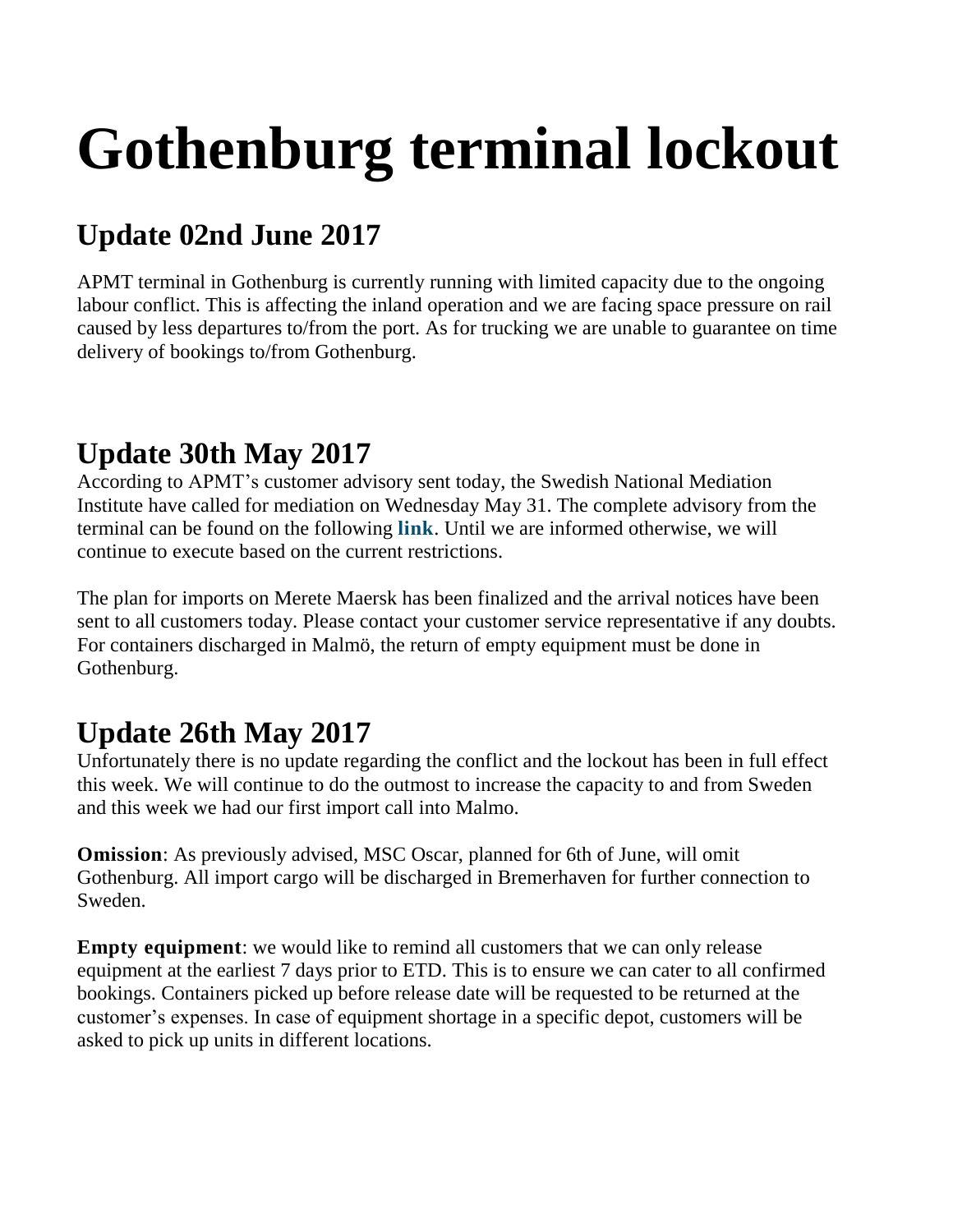#### **Update 22nd May 2017**

The lockout in the port of Gothenburg started on Friday the  $19<sup>th</sup>$  (16:00h) as no agreement was reached between the two parties. We have our first vessel in the terminal today handled according to the new limitations and operations are going according to plan. **20'Dry**: from today we have opened acceptance of 20'DV export bookings with port of loading Gothenburg.

## **Update 19th May 2017**

There are no news with regards to the status of the conflict between the terminal and the union and hence we expect the lockout to commence today at 16h as previously communicated. All our preparations are based on the scenario that the lockout will go ahead.

**Omission**: It has been confirmed that Merete Maersk / 721E, planned for 30th of May, will omit Gothenburg. All import cargo will be discharged in Wilhelmshaven, Germany for further connection and as a result the cargo will be delayed into Sweden. All customers will be notified of exact plan once that is finalized next week. At this stage we do not have more details to share. Further to that, MSC Oscar, planned for 6th of June, will also omit as the terminal will then be closed due to national holiday.

**Congestion**: In line with the intensification of the conflict at Gothenburg port, there has been a substantial volume increase to the other Swedish ports. As a consequence of increased density and congestion at the ports we serve, together with increased costs for the expanded network, we have had to increase our congestion fee (CFO/CFD) in Gothenburg, and expand it to also cover all other Swedish ports. Please see attached advisory for all details. **• [Download](https://www2.maerskline.com/-/media/ml/files/pdf/content/contingency/ml-customer-advisory-congestion-fee-sweden.pdf?la=en) PDF here**

#### **Update 18th May – 15:00h**

We can now confirm that we have opened acceptance for bookings in and out of Södertälje with a feeder solution via Bremerhaven. This is a result of our constant search for alternative options to alleviate the pressure off of Gothenburg. Products will be available in our website tomorrow.

Demurrage & Detention: Costs that arise as a result of this situation will be invoiced as per our normal process.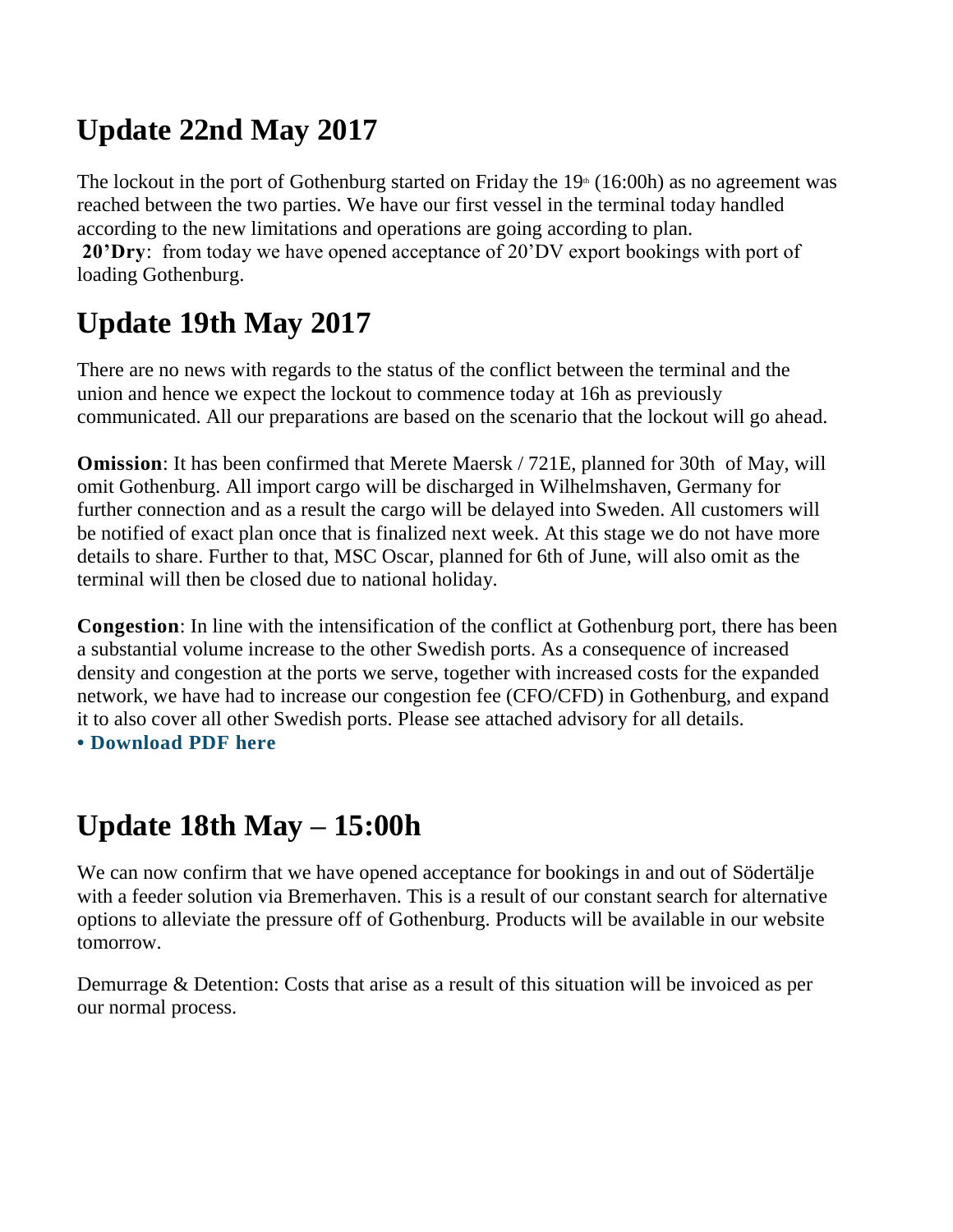#### **Update 18th May – 09:00h**

**Mary Maersk import:** The final plan for Mary Maersk import has now been finalized and information has been shared by your customer service focal. Please reach out to us if you need further information about changes in the transport plan.

**Mirror lock out APMT:** We have not received any further news about the mirror lock out, hence we expect that it will be put in to effect as announced May 19th.

**Late gate-in acceptance:** Due to current situation in Gothenburg port, we will not accept any late arrival requests.

## **Updated 15 May 2017**

Following the announcement that Mary Maersk / 720E will omit Gothenburg (planned for May 21st), we would like to advise that all imports will be discharged in Bremerhaven for further connection to Sweden. The final plan for all containers will be advised to all customers latest by Thursday (May 18th). We would like to kindly ask all our customers to return their empty containers as soon as possible, so that we can ensure a balanced equipment pools during this period.

## **Updated 12 May 2017**

We would like to advise that in week 21, our services AE5 (vessel Mary Maersk, 720E) and L35 (vessel Annaba, 1721) will omit Gothenburg. We are currently working on providing alternative solutions and more information will be available as early as possible on Monday, 15th May.

## **Updated 11 May 2017**

A mirror lock out at APM Terminals in Gothenburg has been announced today, effective from 19th of May until 30th of June. During this period APM Terminals will be open from 7am to 4pm on working days and on weekends their standard opening hours will apply. APM Terminals have announced that their service will be limited during this period. The mirror lock out has been announced as a consequence of the ongoing conflict between Hamnarbetarförbundets avdelning 4 and APM Terminals. More information can be found on [www.apmterminals.com.](http://www.apmterminals.com/)

We have been impacted by limited capacity at the port of Gothenburg for a longer period of time and after today's announcement we have decided to implement a booking stop from